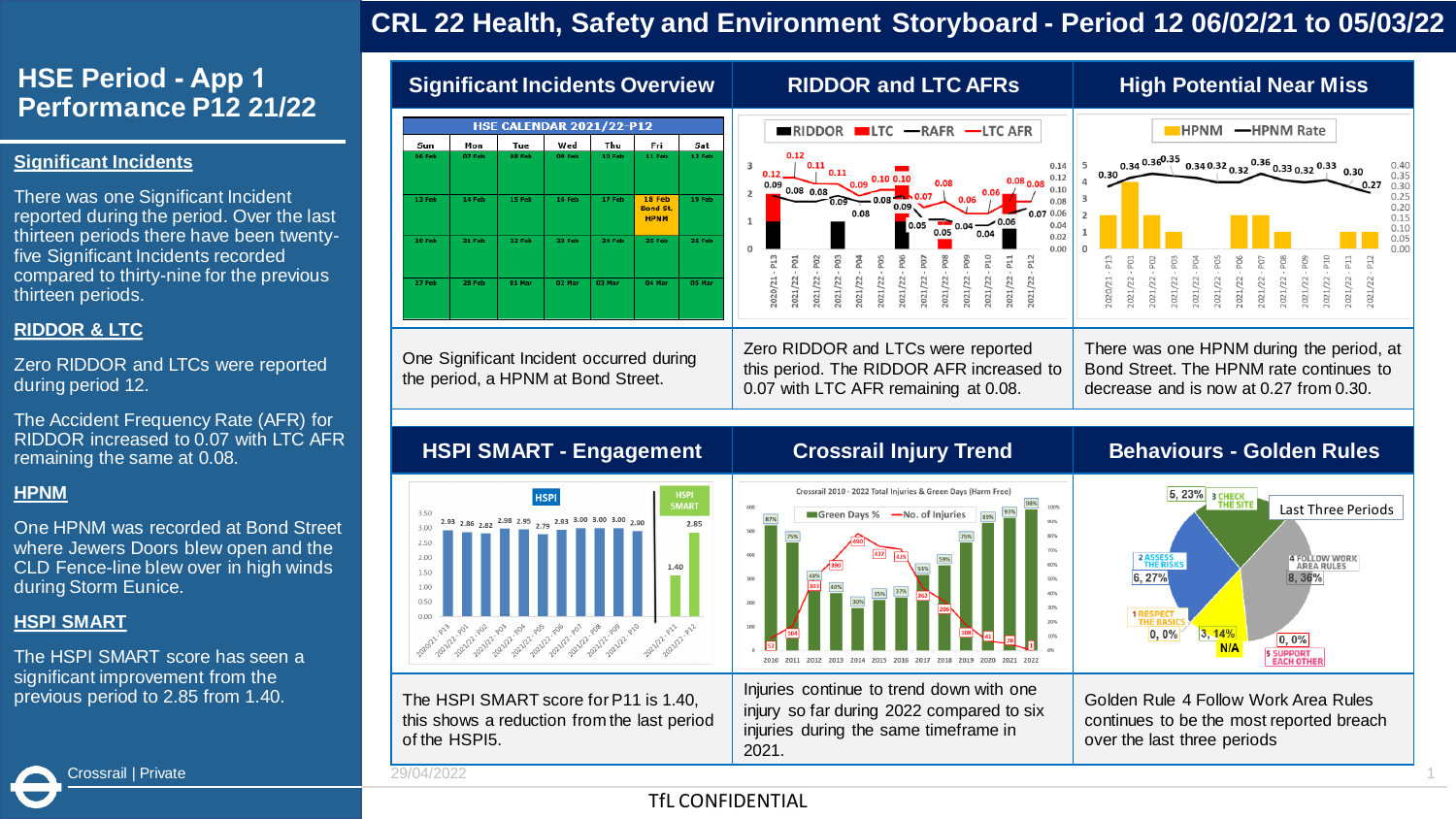## **CRL 22 Health, Safety and Environment Storyboard - Period 13 06/03/22 to 31/03/22**

## **HSE Period Performance P13 21/22**

#### **Significant Incidents**

Zero Significant Incidents were reported during the period.

#### **RIDDOR & Lost Time Case (LTC)**

The Accident Frequency Rates (AFR) for RIDDOR and LTC decreased to 0.05 and 0.07 respectively. During the Financial Year (FY) the RIDDOR and LTC AFRs have almost halved, reducing by 0.03 and 0.05.

#### **HPNM**

The HPNM rate continues to trend down and is now at 0.25 having started the FY year at 0.34.

#### **HSPI SMART**

The HSPI SMART score is 2.95 for P13 showing a 0.10 improvement from P12.

| <b>HSE CALENDAR 2021/22-P13</b><br>RIDDOR<br>$\blacksquare$ LTC $\blacksquare$ RAFR $\blacksquare$ LTC AFR<br><b>HPNM</b><br>-HPNM Rate<br>Wed<br>Thu<br>Fri<br>Sat<br>Sun<br>Mon<br>Tue<br>06 Mar<br>08 Mar<br>09 Mar<br>10 Mar<br>11 Mar<br>12 Mar<br>07 Mar<br>$0.34\,^{0.36}\,0.35^{0.34}$ $0.32\,^{0.32}\,$ $^{0.36}\,$ $0.33\,$ $0.32\,$ $0.33\,$ $0.30$ $0.27$<br>$0.11_{0.11}$<br>5<br>0.14<br>0.12<br>0.12<br>0.10<br>0.08<br>0.09 0.09<br>0.25<br>0.080.08<br>0.10<br>0.07<br>$\sqrt[10.08]{0.06}$ 0.06<br>$0.09_{0.07}$<br>15 Mar<br>16 Mar<br>18 Mar<br>19 Mar<br>13 Mar<br>14 Mar<br>17 Mar<br>0.08<br>0.08<br>0.08<br>0.06<br>$0.05 - 0.04$ $0.06$ 0.07<br>0.050.04<br>0.05<br>0.02<br>22 Mar<br>23 Mar<br>24 Mar<br>25 Mar<br>26 Mar<br>20 Mar<br>21 Mar<br>0.00<br>P12<br>P13<br>$-908$<br>ā<br>P <sub>02</sub><br>P <sub>03</sub><br>P <sub>01</sub><br>$-100$<br>2021/22 - POS<br>P <sub>07</sub><br>ě<br>2021/22<br>2021/22<br>2021/22<br>2021/22<br>2021/22<br>2021/22<br>2021/22<br>2021/22<br>2021/22<br>2021/22<br>2021/22<br>2021/22<br>2021/22<br>2021/22<br>2021/22<br>2021/22<br>2021/22<br>2021/22<br>021/22<br>2021/22<br>27 Mar<br>29 Mar<br>30 Mar<br>31 Mar<br>28 Mar<br>Zero Significant Incidents occurred during<br>Zero RIDDOR and LTCs were reported<br>Zero HPNMs were reported during the<br>the period, the first time this has occurred<br>this period. Both AFRs have continued to<br>period. The rate continues to trend down<br>and has decreased by 0.9 over the year.<br>trend down during the year.<br>since P10. | <b>Significant Incidents Overview</b> | <b>RIDDOR and LTC AFRS</b> | <b>High Potential Near Miss</b>                                      |  |
|------------------------------------------------------------------------------------------------------------------------------------------------------------------------------------------------------------------------------------------------------------------------------------------------------------------------------------------------------------------------------------------------------------------------------------------------------------------------------------------------------------------------------------------------------------------------------------------------------------------------------------------------------------------------------------------------------------------------------------------------------------------------------------------------------------------------------------------------------------------------------------------------------------------------------------------------------------------------------------------------------------------------------------------------------------------------------------------------------------------------------------------------------------------------------------------------------------------------------------------------------------------------------------------------------------------------------------------------------------------------------------------------------------------------------------------------------------------------------------------------------------------------------------------------------------------|---------------------------------------|----------------------------|----------------------------------------------------------------------|--|
|                                                                                                                                                                                                                                                                                                                                                                                                                                                                                                                                                                                                                                                                                                                                                                                                                                                                                                                                                                                                                                                                                                                                                                                                                                                                                                                                                                                                                                                                                                                                                                  |                                       |                            | 0.40<br>0.35<br>0.30<br>0.25<br>0.20<br>0.15<br>0.10<br>0.05<br>0.00 |  |
|                                                                                                                                                                                                                                                                                                                                                                                                                                                                                                                                                                                                                                                                                                                                                                                                                                                                                                                                                                                                                                                                                                                                                                                                                                                                                                                                                                                                                                                                                                                                                                  |                                       |                            |                                                                      |  |
| <b>Behaviours - Golden Rules</b><br><b>HSPI SMART - Engagement</b><br><b>Crossrail Injury Trend</b>                                                                                                                                                                                                                                                                                                                                                                                                                                                                                                                                                                                                                                                                                                                                                                                                                                                                                                                                                                                                                                                                                                                                                                                                                                                                                                                                                                                                                                                              |                                       |                            |                                                                      |  |



The HSPI SMART score for P13 is 2.95, with most contracts achieving their forecast, this shows an improvement from P12.



Injuries continue to trend down with one injury so far during 2022 compared to eight injuries during the same timeframe in 2021

and fourteen during 2020.



Golden Rule 2 Assess the Risks replaces GR4 as the most reported breach over the last three periods with 9 at 32%.

Crossrail | Private 29/04/2022 1